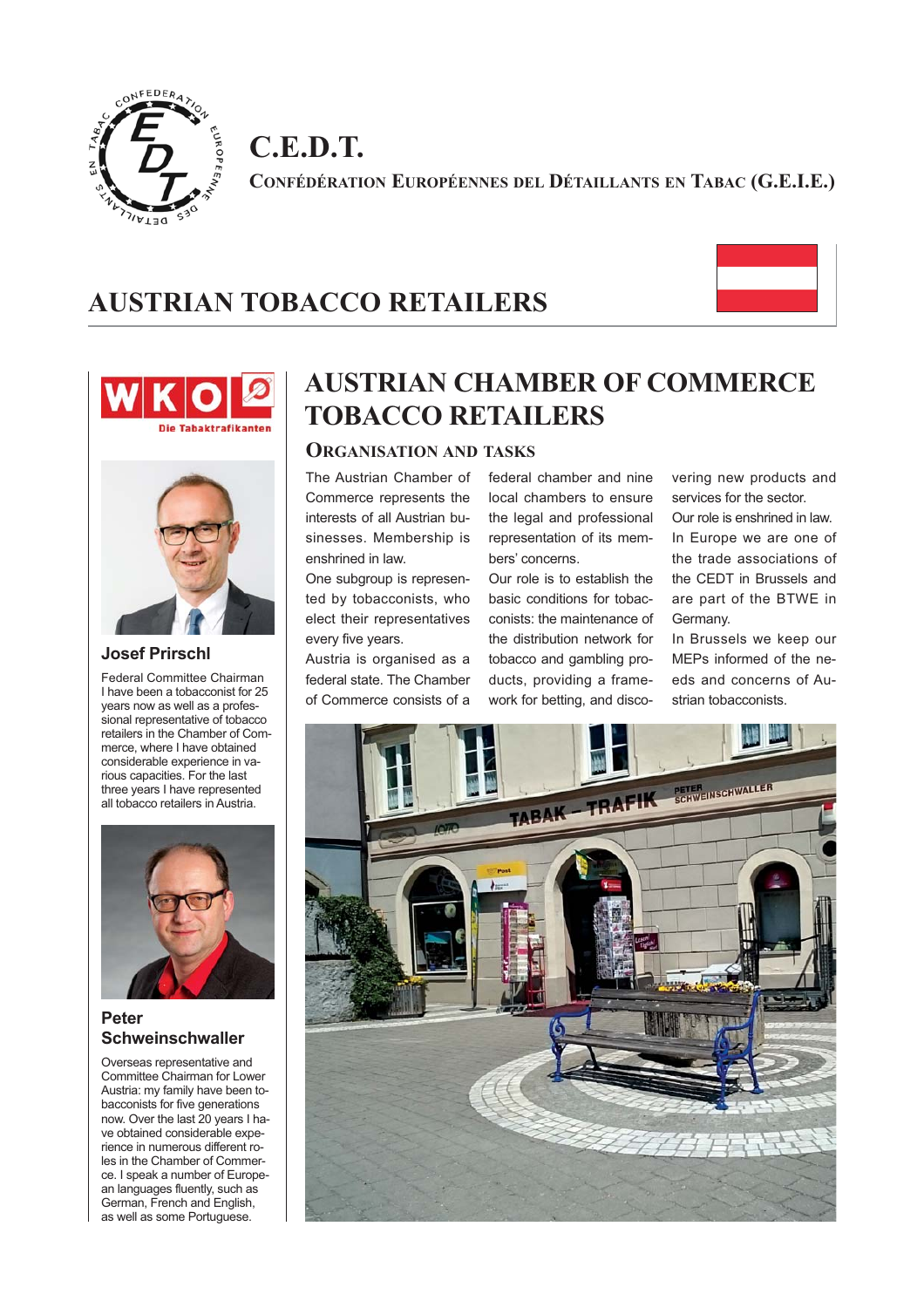#### **TOBACCO RETAIL SYSTEM**

**System logistics and purchasing:** The wholesale of tobacco products is carried out either by the tobacco industry itself or through licensed wholesalers. From its approved bonded warehouses, tobacco duty and VAT are charged to the tobacco retailers only upon sale, i.e. when the products are placed on the market. The tax is due upon delivery to the tobacco retailer.

**Monopoly and retail:** In Austria the *Monopolverwaltungsgesellschaft* (MVG – monopoly management company) is a corporation 100% owned by the Ministry of Finance.

The MVG decides on the number of tobacco retailers and selects new sites in consultation with the Chamber of Commerce. The obligations and rights of tobacconists are regulated by the Tobacco Monopoly Law as well as by open-ended agreements between the MVG and tobacco retailers. The agreements are monitored by the MVG.

The most important criterion for selection as a tobacconist is an existing disability of at least 50% and a low income. Under certain strict conditions a tobacco outlet may be passed on to children or spouses.

#### **WHO ARE THE TOBACCO RETAILERS?**



**Organisation of tobacco outlets:** There are currently 6.000 tobacco outlets in Austria, open all week.

Some 2.500 tobacconists sell only tobacco as a tobacco outlet, while 3.500 tobacconists are tobacco outlets that sell tobacco in addition to their main business. Tobacco outlets have a 25% market share.

Cigarette vending machi-

nes require a permit. The 6.000 machines are operated by the tobacconists.

Sales in restaurants and fuel stations are permitted at an additional charge, with the purchase routed via a tobacconist.

**Who are the tobacconists:** 52% of tobacconists are disabled persons: nowadays civilians, previously war invalids.

Tobacco outlets are small businesses that sell tobacco products.

The proceeds from the sale of tobacco are calculated on a fixed margin based upon the economic return (sales price minus all taxes).

**Training:** new tobacconists must undergo training to prepare them for their work as a tobacconist.